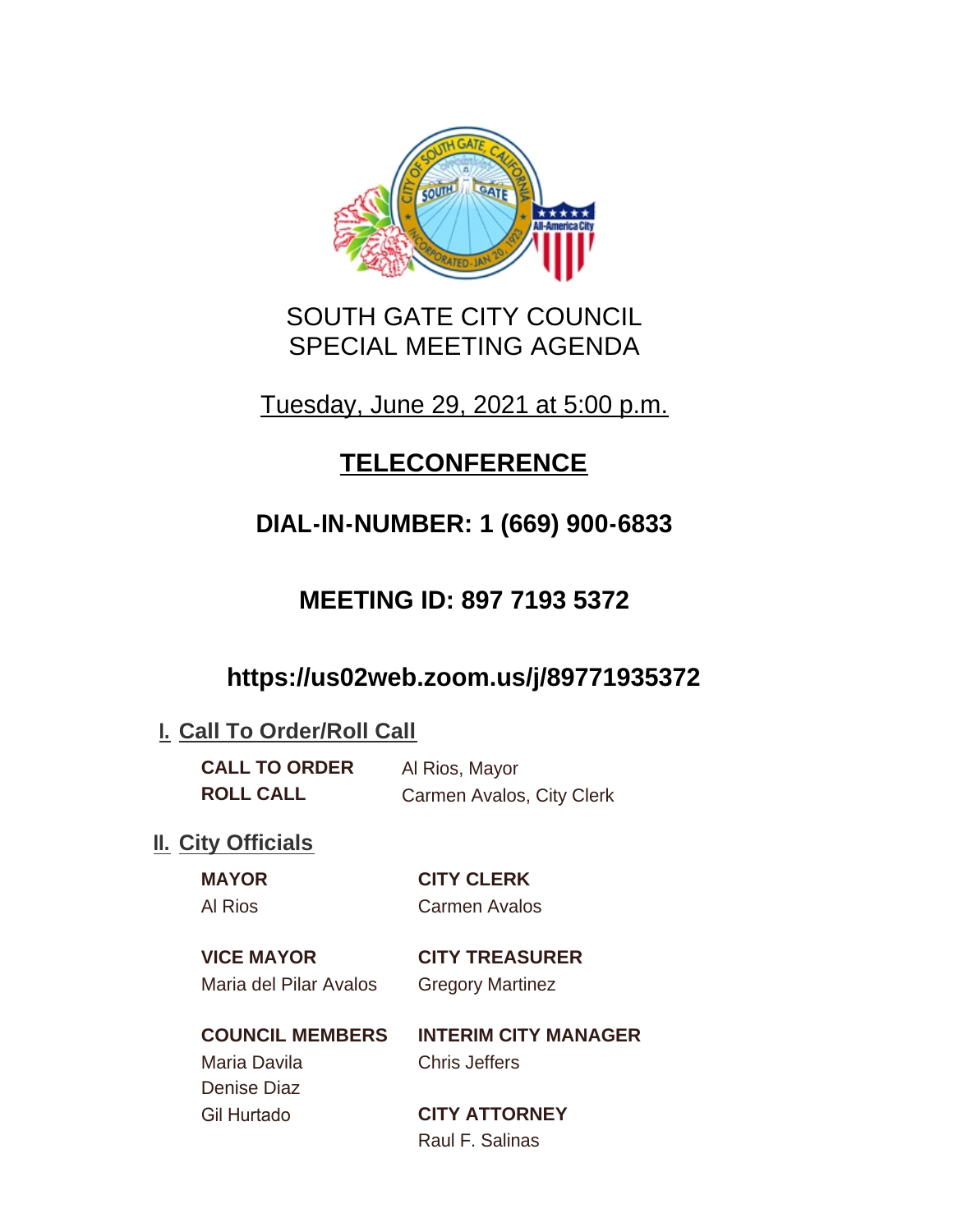#### **COVID 19 Meeting Procedures**

Pursuant to Governor Newsom's Executive Order N-29-20, dated March 17, 2020, members of the South Gate City Council, staff, and the public will participate in the June 29, 2021 meeting via a teleconference. To avoid exposure to COVID-19 this meeting will be held with City Council Members participating via teleconference by calling Dial-in-Number: 1 (669) 900-6833 and Meeting ID: 897 7193 5372 and https://us02web.zoom.us/j/89771935372

#### **Procedure for Participation:**

Any person wanting to participate may request to "speak" on an agenda item. Once acknowledged and authorized by the Mayor the person may speak. Alternatively, any person may submit comments on an item electronically by emailing cavalos@sogate.org. Submissions by email must be received *45 minutes* prior to the posted start time of the meeting if emailing subject/public comment. *All emails will be made part of the record, copies to City Council and filed.*

#### Subject line should read: **COMMENTS FOR ITEM \_\_\_\_\_, MEETING OF JUNE 29, 2021**.

Please note, you will enter the meeting muted, but if you want to comment on an Agenda Item or during the public comment portion of the Agenda, raise your hand or press \*9 at the appropriate time indicated by the Mayor. When you are selected to speak, you will hear that you are unmuted, this is the time to make your public comments. Your patience with these changes is appreciated as the City adjusts to new ways of conducting business during the COVID-19 pandemic. Thank you.

**Accessibility:** Reasonable accommodations for individuals with disabilities will be handled on a case-by-case basis and in accordance with the Americans with Disabilities Act and Governor Newsom's Executive Order N-29-20. Please call the Office of the City Clerk at 323.563.9510.

#### **Meeting Compensation Disclosure III.**

Pursuant to Government Code Section 54952.3: Disclosure of compensation for meeting attendance by City Council Members is \$650